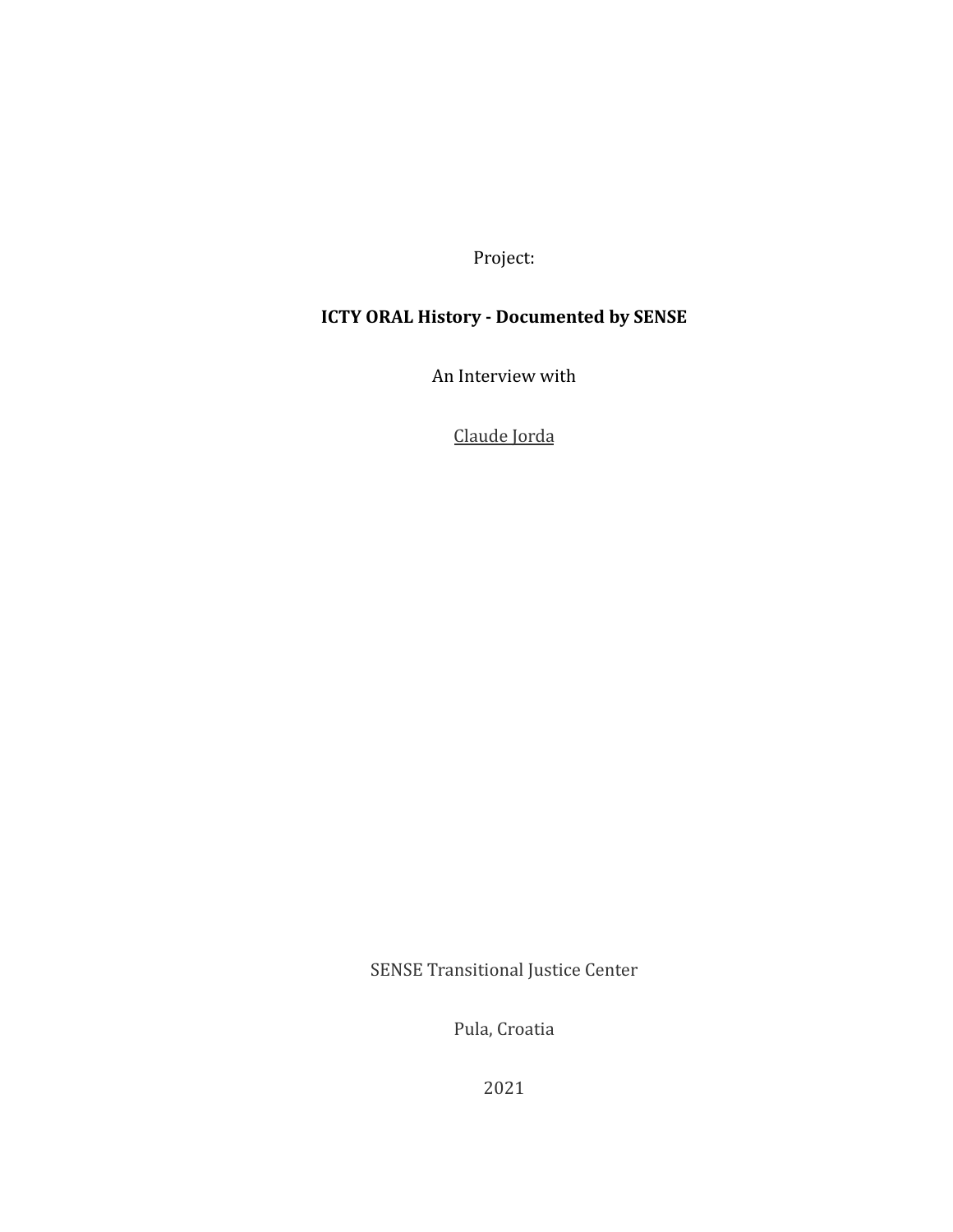Interviewee: Claude Jorda (CJ) Interviewer: Mirko Klarin (MK) Location: The Hague, The Netherlands Date: 24 February 2003

Claude Jorda, ICTY judge from 1994 and its two terms President (1999-2003), talks in a farewell interview with SENSE in February 2003 how the tribunal – despite facing many obstacles since its inception - managed to survive and prove that international criminal justice is possible.

MK: How did your farewell with colleagues at the Cassation Court in Paris go and what did they say to you on the occasion?

CJ: The sentence was: That's very nice ... I was the General Prosecutor at the time. That's very nice, Mr General Prosecutor, but you know, fortunately, you will come back to us at the Cassation Court very soon, because that Tribunal won't work. That was it.

MK: And what did you reply?

CJ: I said: "Perhaps, but what I know is that, throughout my career, every time that I undertook something with determination, I managed to achieve something."

MK: It wasn't only these judges in Paris who were skeptical. Two months ago we heard here at the Tribunal the testimony of Mrs. Madeleine Albright who said that no one in the Security Council believed that what they created on 25 May 1993 was ever going to work.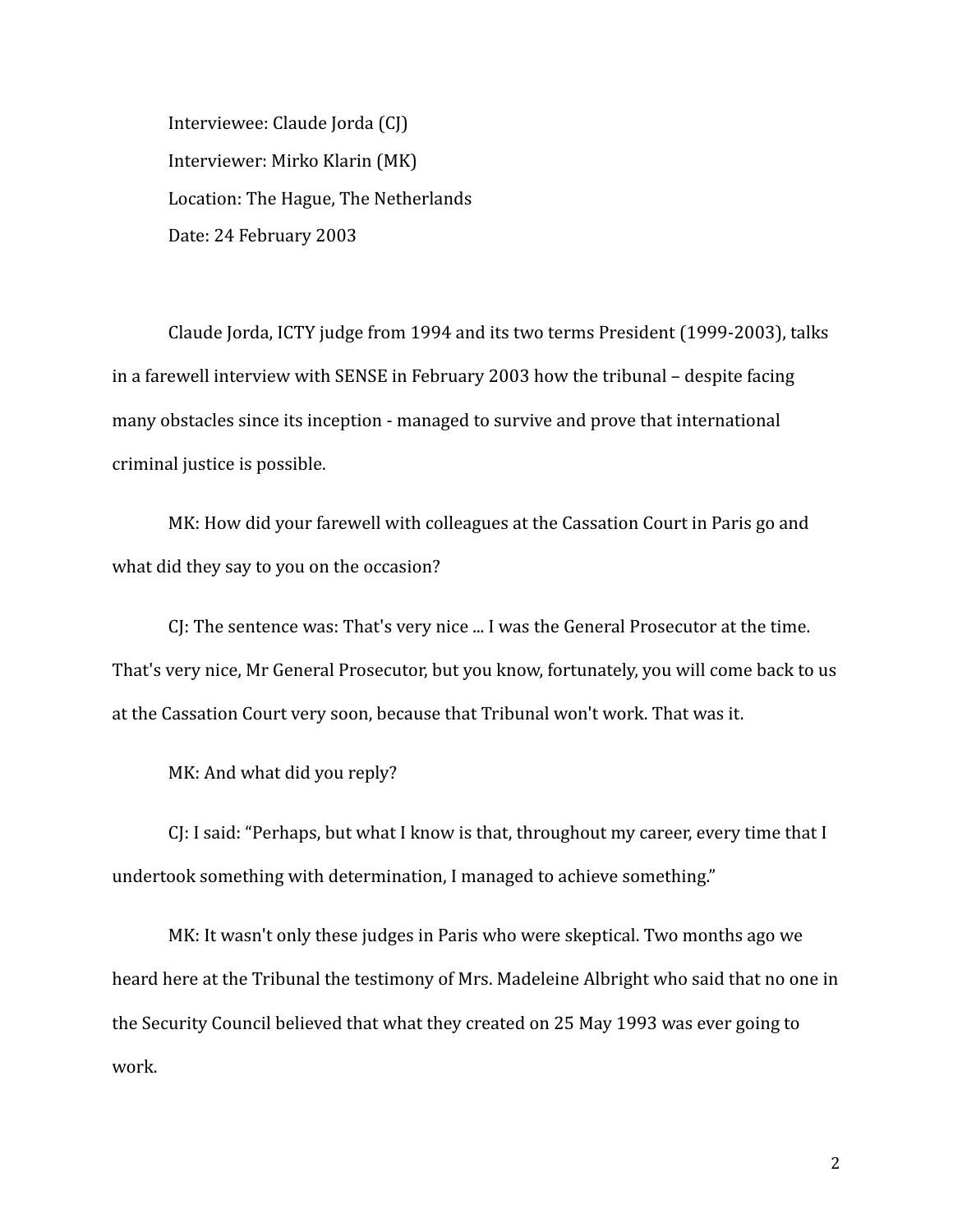CJ: You remind me of what Madeleine Albright said, who was nevertheless someone who believed a lot in this Tribunal. We have worked a lot. We haven't, and I'm saying this for those who are watching and listening to us, we haven't succeeded in everything. One needs to have the modesty to say it. And there will be a lot to do for those who will succeed me. We have succeeded in some things, not succeeded in others, and I am ready to talk about them.

MK: What are the main reasons that the Tribunal has survived despite the low expectations at the beginning?

CJ: I think we've been successful in making a judiciary service work. It seems to be easy in your country, in mine, it is the primary mission of a tribunal. However, this was not so easy. What is a national court? It is an institution that dispenses justice with fair trial standards, protected rights of the defense and of the accused, and which quite simply, when it comes to criminal cases, has them investigated, prosecuted, judged, condemned and the sentence served, or else acquitted and released. This is the basic mission of a tribunal. What was difficult in this Tribunal was that at the start there was nothing. We had no rules of procedure, there was no budget, and above all, there was political interference in this Tribunal, which still persists, but was very strong at that time. And we must acknowledge that we owe it to the first cases, which were not important ones, that we were able to test the feasibility of a judicial system comparable to a national system.

We must also bear in mind that it was from this point of view that the first prosecutor was able to prosecute the executors. Sometimes he was criticized, but with hindsight, we realize that it is thanks to these executors that in Dayton we were able to say: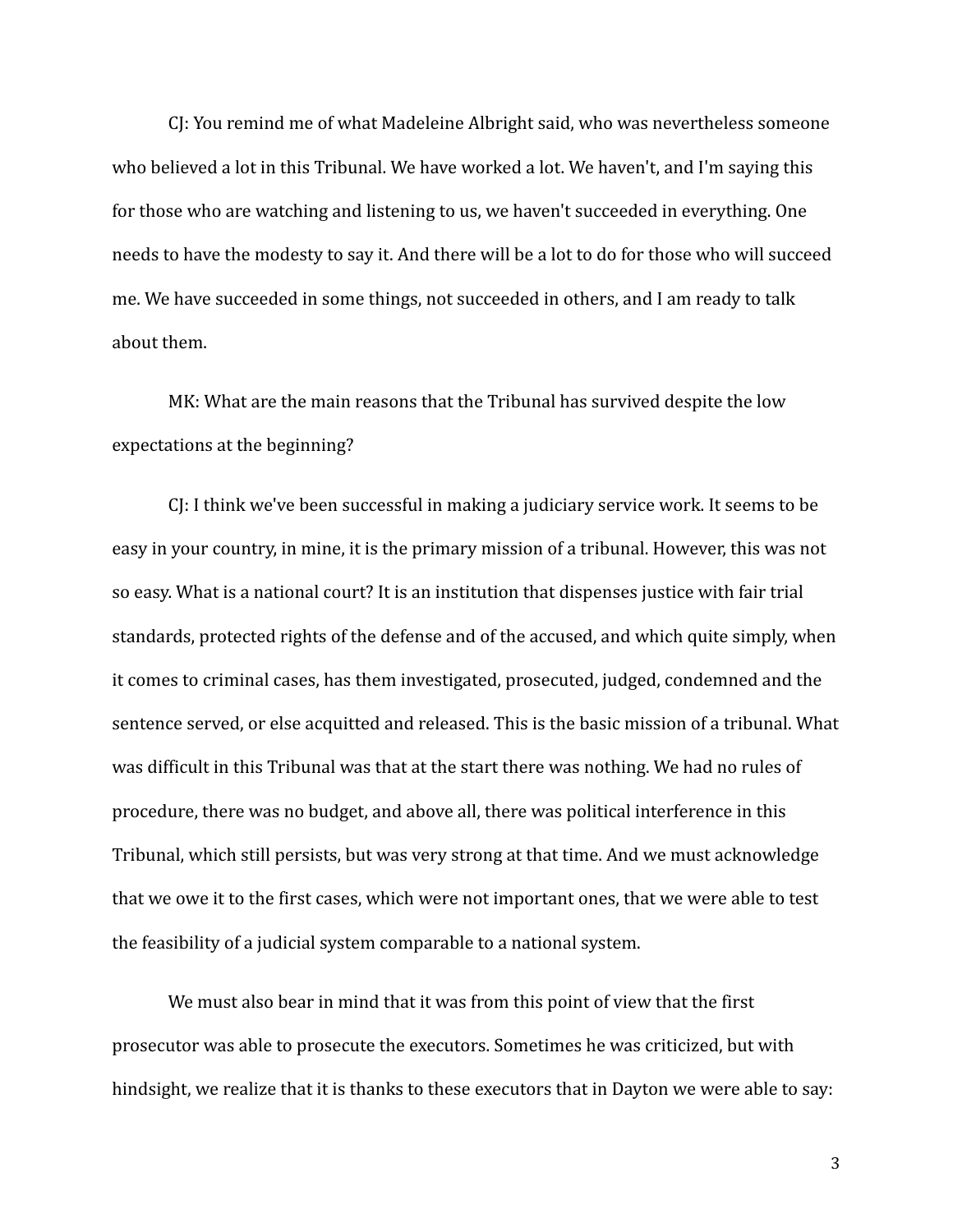"Finally, this Tribunal is functioning." You will laugh, but we will never know just how much we owe Mr. Tadić.

It should be noted that the Tribunal is a resolution of the Security Council, it created the Tribunal on the basis of Chapter Seven. Well, Chapter Seven stipulates that the Tribunal could be abolished when peace is restored, and peace was restored in December 1995. Fortunately, by then we had started to operate, and we were able to show to the whole world that we had eleven judges - in fact, there were only six because the other five were in the appeals chamber – so, six judges and two chambers that were working on the first cases. So, when Mr. Tadić arrived, the whole world could see that we were in working order, in order of battle.

We had what makes up a tribunal, that is to say, there were rules of procedure, there were professional judges from all continents and legal systems, there were the accused, there was a prison, there were investigators at the prosecutor's office, there was a prosecutor to prosecute, and so there was no reason for this to stop. Another important issue is the inherent power of judges, that is crucial. You see, we can close a business that is not working, we can eliminate a public service if it is no longer justified, but a tribunal is very difficult to abolish, and we were a tribunal that was functioning.

Later, we were faced with much more complex and sophisticated problems, I'd call them the first-generation problems. We can quite well divide our work according to mandates, they do not strictly correspond but in general, terms can help your viewers. The first mandate from 1993 to 1997 was the mandate to establish the Tribunal, to show the world that it is not impossible, that it can work. The first mandate was our responsibility,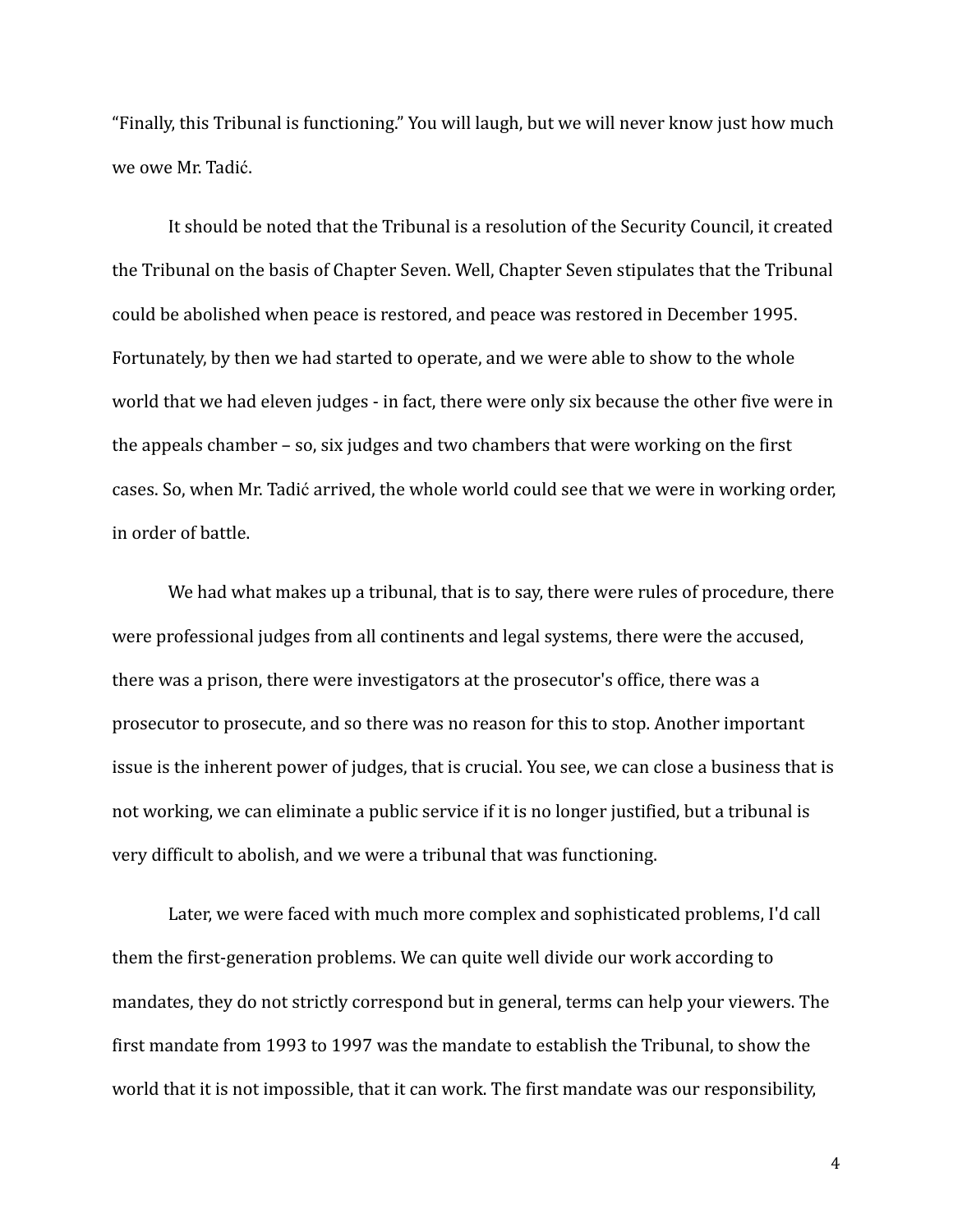yes, it is working. If you want to abolish us, you can, but you cannot abolish us on the pretext that it isn't working. Abolish us if you want, but we've proved that it does work.

The second mandate from 1997 to 2001 was the period when the problem was no longer the very existence of the Tribunal, but rather how to make the Tribunal work while grappling with political interference. The problem of the second generation was cooperation - cooperation concerning arrests, cooperation of states, of all states, not just the states in the region. You know, I've always said this, when we have problems with cooperation, the distinction between virtuous states and less virtuous ones is much more nuanced than we imagine. Because what we hear is: "Cooperation - it is the bad Balkans who do not cooperate, and the other states…" This is not true. It's much more complex than that. So, the second period 1997-2001 was a period of complexity. We realized that the problem was no longer to make the Tribunal just work, it was to make it work according to high international standards, with detentions that are increasingly long, with an administration of evidence that is more and more complex, with the problem of strategic evidence, of the so-called sensitive evidence. These were problems that were becoming ever more complex.

And now we are faced with the questions as to where the Tribunal was going, or where we were at that point. This is the problem of the third generation, which corresponds to the end of my first term as president. I am presenting a strategy, a policy for the Tribunal, and that is the current mandate. This policy by no means aims to say: "We are going to close the Tribunal." Not at all, the Tribunal has the work for several more years. What it aims is simply to define where the Tribunal is going. To put it bluntly, is there a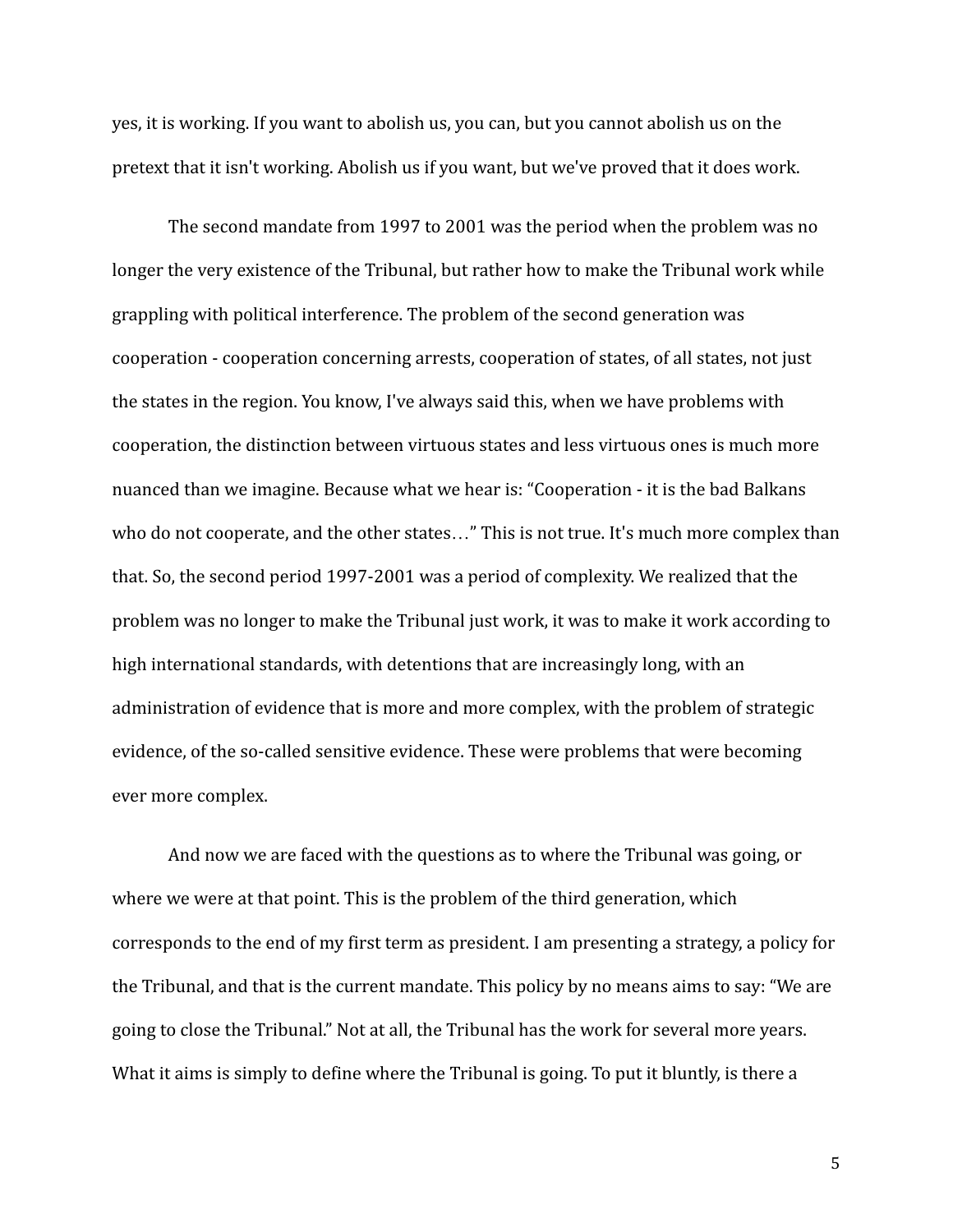commander on the plane, is there a captain on the plane? We have to show that the Tribunal has a strategy. This is what I am trying to do.

MK: You mentioned the first Chief Prosecutor and the first accused. What other personalities marked those different stages in the work of the Tribunal? Which indictments and which verdicts would you single out as the most significant?

CJ: As regards judgments, it's hard for me to say. But this is my last interview with you, and you know that I deeply admire your work.

I must say that I find that the Tribunal must have immense gratitude for Professor Cassese, the first president of this Tribunal. It was he who carried the Tribunal with his passion and his conviction. We helped him, the first judges who were there, we were there with him, but he was the flame of the Tribunal.

I also feel a lot of gratitude to Louise Arbour because she is the prosecutor who redirected the criminal policy towards the highest officials. You know that's my obsession the most senior officials. International justice concerns the most senior officials because it is they who were the planners, the architects, those who, if they are not judged, do not allow national reconciliation.

I've mentioned Louise Arbour and Professor Cassese, but all the judges have contributed a great part to this Tribunal, although not everyone in the same way. We come from very different legal cultures. I am a very active civil lawyer. When I preside over a trial, I am a president of civil law kind, I challenge, I draw the maximum from the Defense or the Prosecution. This does not mean that the other judges do not do the same, according to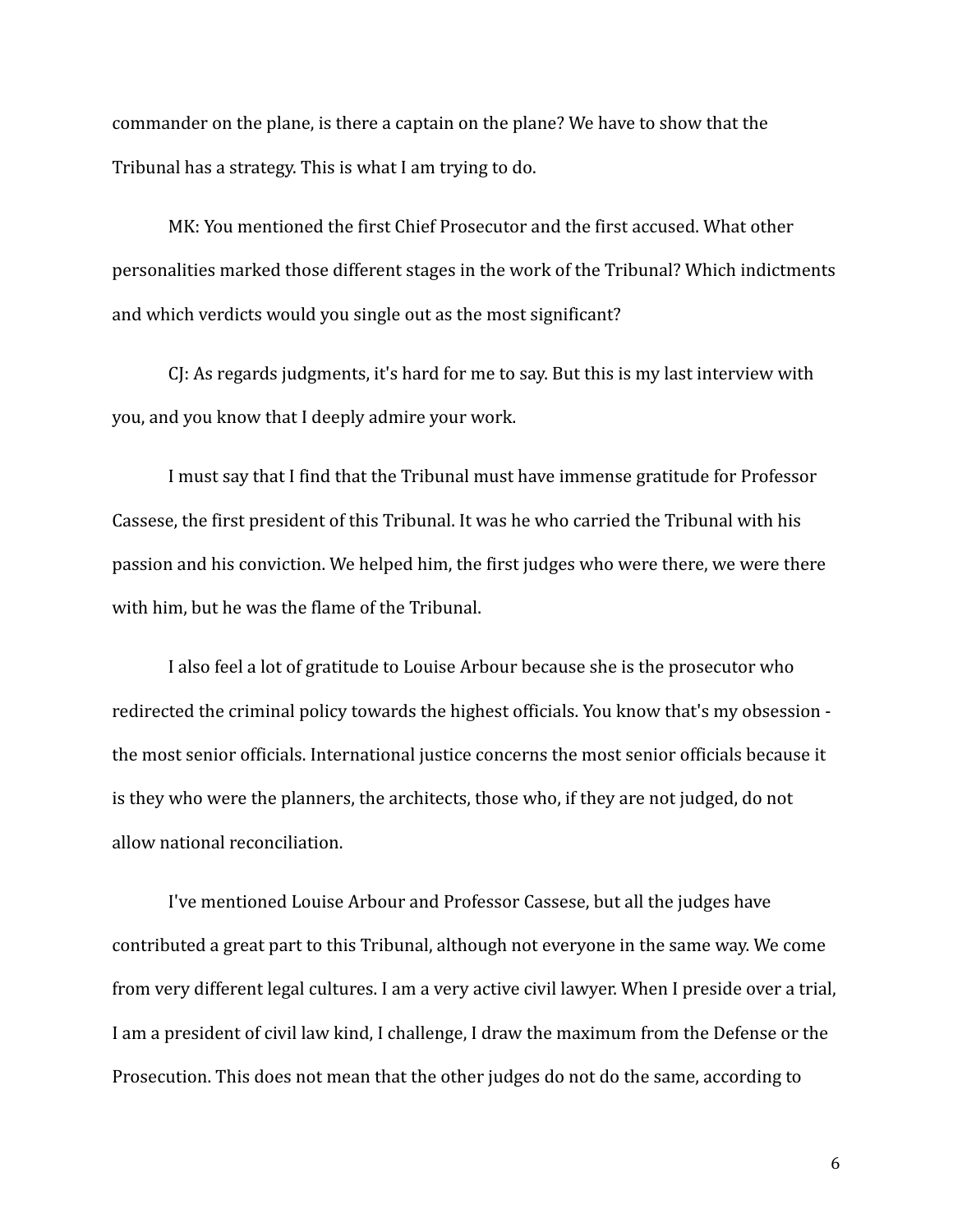their culture.

The difficulty in an international tribunal is to bring together very different legal cultures, very different habits. Not only do we often not speak the same language, but we do not use the same expressions and we have habits rooted in our countries. This will make you smile, but we were left to create our rules of procedure. This is not a good thing. The future permanent criminal court has been wise to foresee that the code of criminal procedure should be done beforehand. We did what we could with that and we have amended it 22 times. I'm not very proud of that, but we encountered difficulties that we hadn't foreseen. In January 1994, when we made our Rules of Procedure and Evidence, none of all the eleven judges who were there had any experience in international criminal procedure, including me. And so, each of us arrived at the meetings with our respective code, someone with the American federal law, I with the French Code of Criminal Procedure, another with the Pakistani law, the Egyptian law, and each of us said: "In my country we do it like that." It was difficult to conceive a culture of trial that corresponds to an international trial. This is what is difficult. We still have these difficulties; they are still very important.

MK: Let's move on to your personal experience here, not as the President of the Tribunal, but as a judge who conducted some trials. What was the most dramatic moment in the courtroom for you?

CJ: The most dramatic moment I have known was in the Jelisić case when one of the victims pointed at the accused and said: "Look at me!" Now, that was so impressive. On the other hand, I must say that on the judicial level I had great satisfaction in the Blaskic trial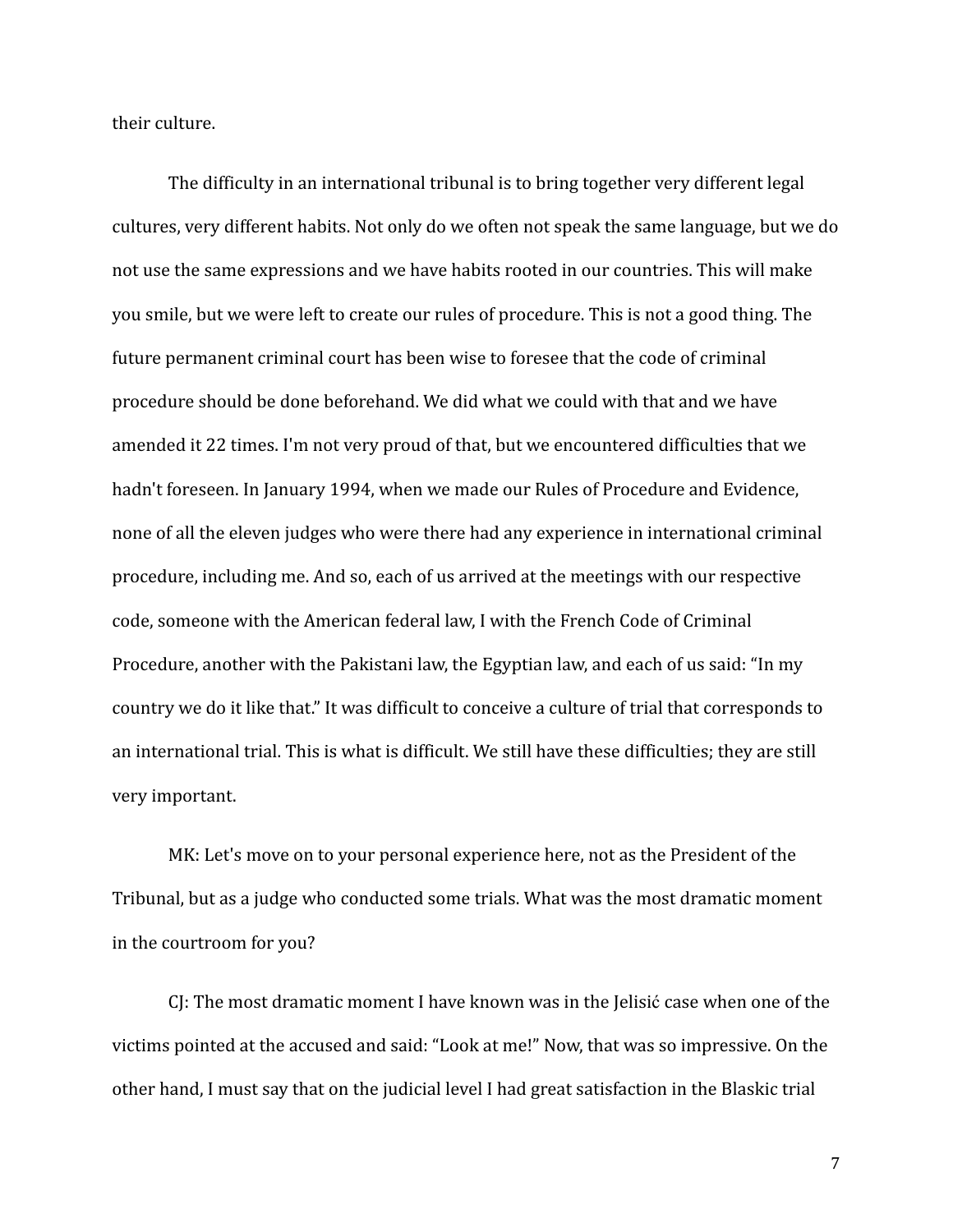because I dealt with great lawyers. I wouldn't say the names, not all of them were great lawyers, so I won't say a name. There were truly great lawyers on both sides, but I won't go any further on that. And it is there that I felt in all its fullness what an international trial is. On the other hand, I've always found that our trials were too long, you know, I still find our trials to be too long. I have put a lot of effort into trying to shorten the trials, but this is one of my failures, I have not been able to shorten the trials as I wanted. I have had a lot of failures. I have succeeded in several things, but I have not succeeded in everything.

Actually, this is also good because you have to leave work for other presidents.

MK: We mentioned Erdemović and Jelisić, two of a total of nine accused who have pleaded guilty in these nine years. Both before you. Do you think that this is enough to have only nine defendants plead guilty in nine years, or do you think that the Tribunal could have done something more to encourage the defendants to face their responsibility?

CJ: It's a very delicate question, I must say. I do not come from a national system that practices this procedure, although I must announce that we are going to introduce it, it's in the recently proposed legislation, which only goes to show that everything is possible. There is something that bothers me about this guilty plea, in that it always comes following an exchange with the prosecutor's office. This bothers me a bit. Then again, I find that the Tribunal is struggling with concerns of expeditiousness on the one hand, and with the imperative of national reconciliation on the other, which in my view is the most important. All my action is focused on the idea of whether my Tribunal will contribute to national peace and reconciliation. So, this can answer your question. If guilty pleas are really going to speed up trials and make things faster, I would consider them to be a good thing. What I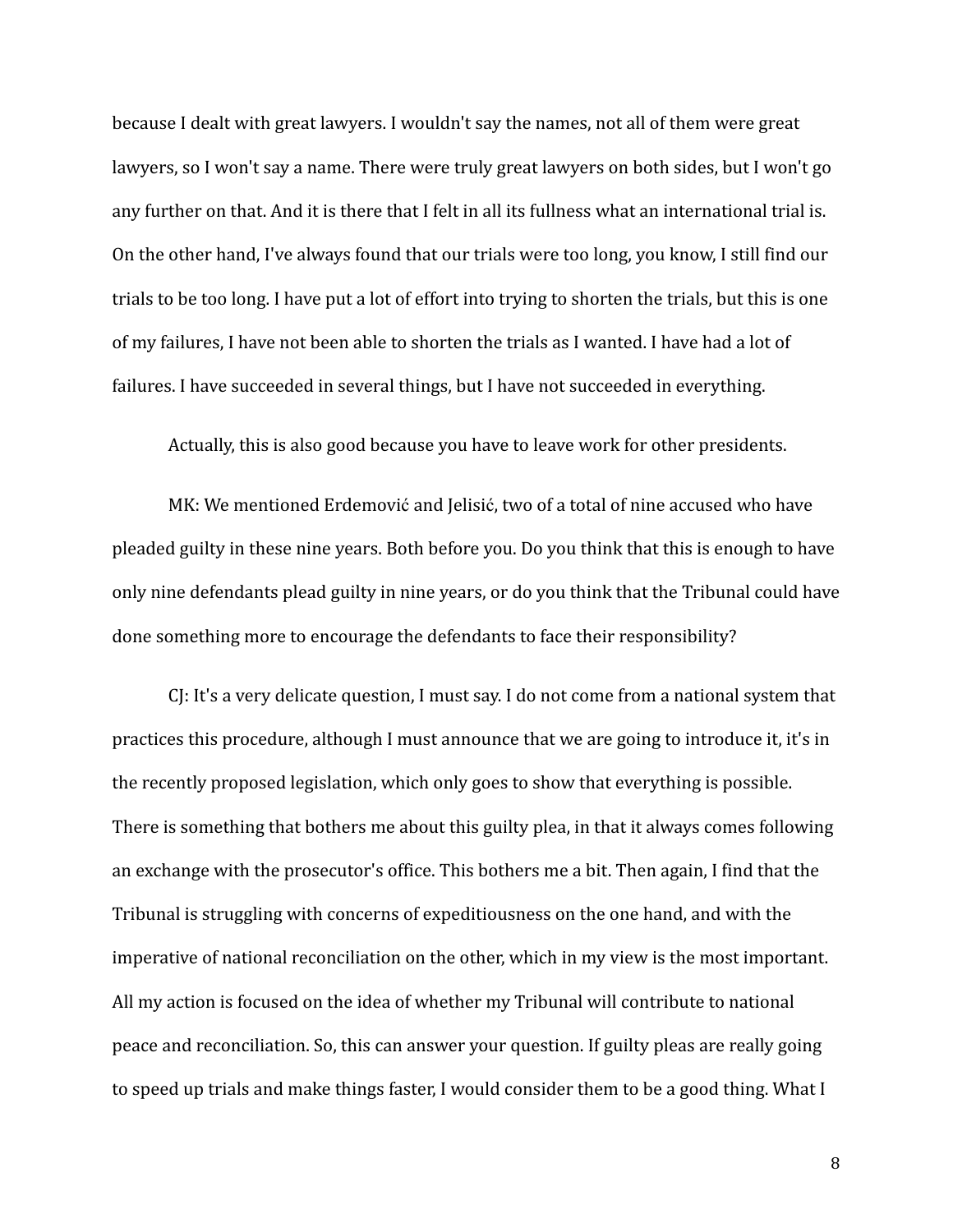don't like about this is if the prosecutor's office makes promises it can't keep, but otherwise I believe that it can be a step forward in relation to national reconciliation.

MK: You mentioned reconciliation. It seems to me that this reconciliation is working much better in the detention unit than outside. As far as we were able to find out from the detention unit, both from the accused themselves and from their lawyers, a truce has been made in the detention unit, but the war continues in the courtroom by legal means. How do you look at it?

CJ: First of all, I'm happy to know that in the detention unit things are going well. I hope this is not happening only in the detention unit and I think that gradually the peoples of this region, that you know well, will get used to the idea that it is better to make peace than to make war. As they all want to join the European Union, we can hope that thanks to this the war is behind us rather than before us.

On the other hand, you have raised a question that concerns me a lot and brings us back to the expeditiousness of trials and the Tribunal's completion strategy. Everyone believes, or at any rate could say, that I wanted the Tribunal to close its doors. Not at all. I have never said that. I simply said that the Tribunal must have a strategy, and this strategy is a strategy that also aims at the reconciliation of peoples. If we are to continue to have trials in fifteen or twenty years, then I think we will not contribute to national reconciliation. This is my point of view, my personal opinion, not the position of the Tribunal. I believe that justice goes hand in hand with peace and reconciliation, but on the condition that it goes roughly at the same pace. If justice has to intervene twenty years later, it's not good at all, we reopen the wounds and do not close them. This is why in all my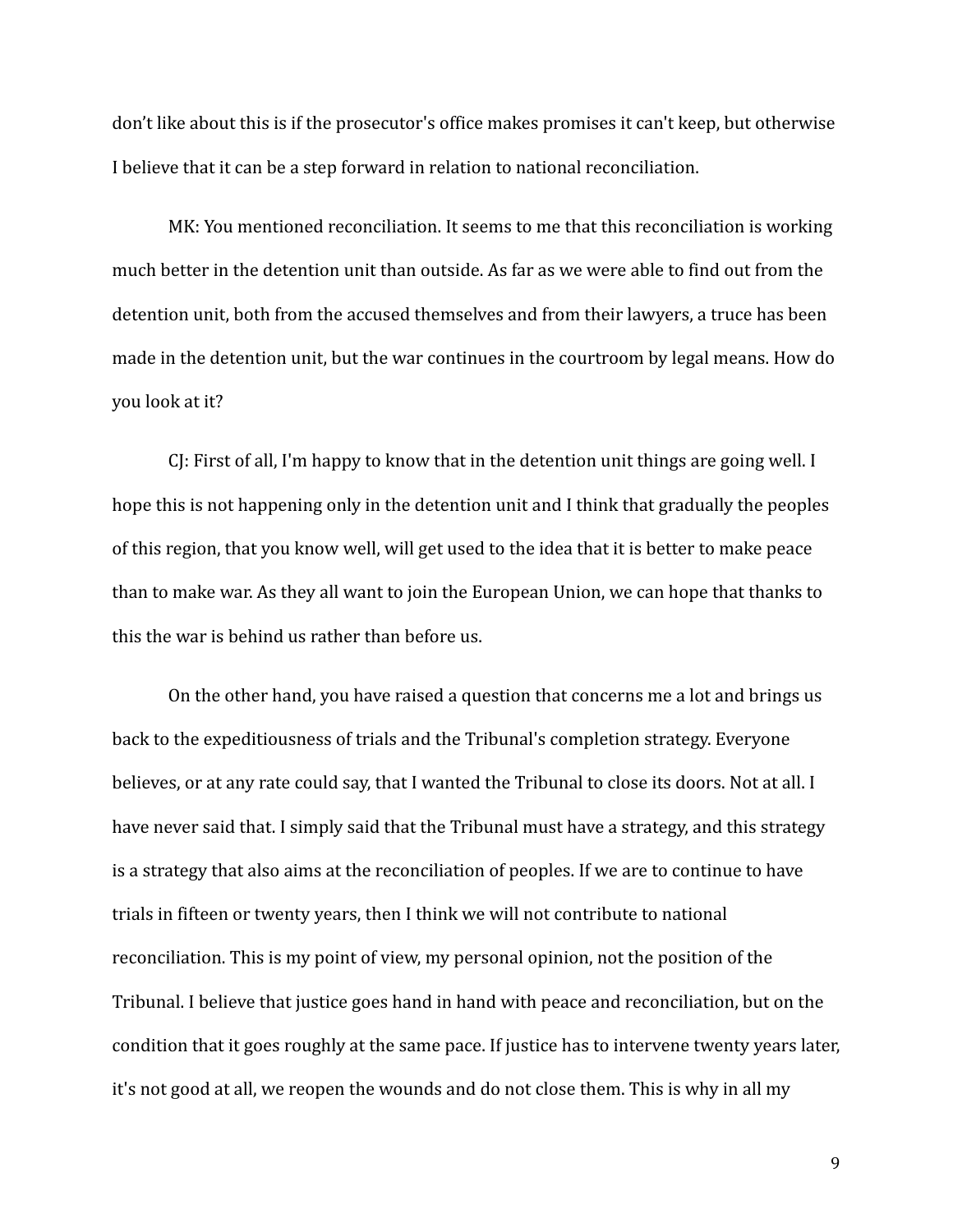strategy you can see that I am always saying the same thing. I say to the judges: "Let's speed up the proceedings!" I say to my colleagues: "Let's reform the judicial practice, let's do it faster! Let's show to the whole world that it is not inevitable for a trial to last twenty or twenty-five months." Perhaps yes for the high-ranking officials, but not for second-level executors.

At the same time, I'm saying to the international community: "Trials must be held in these countries once they have established democracy." We will perhaps start with Bosnia and Herzegovina and I have been very happy since last Friday when I signed an agreement which advances the creation of a special chamber in Bosnia and Herzegovina. So, why not do it in other countries as well? But at the same time, I'm also saying to the international community: "Help us arrest the highest officials because it is not in fifteen or twenty years that we will be conducting these trials." In fifteen or twenty years we would only reopen wounds and not close them. That's my concern and that's why I am sometimes caricatured.

I am happy to tell you, I did not do all this policy. After all, you know that this policy has always been approved by the Security Council. You asked me about my legal satisfaction. My satisfaction as the President is that I have not put forward a single reform proposal that has not been adopted unanimously by the Security Council. I can tell you that the debates at the Security Council are never simple. But I have always been unanimously approved by the Security Council, and I have been to the Security Council four times.

MK: Sometimes one gets the impression that some in the international community, in the Security Council can't wait to see the Tribunal closed. Do you feel that kind of pressure? Do some people in the international community feel that the Tribunal has already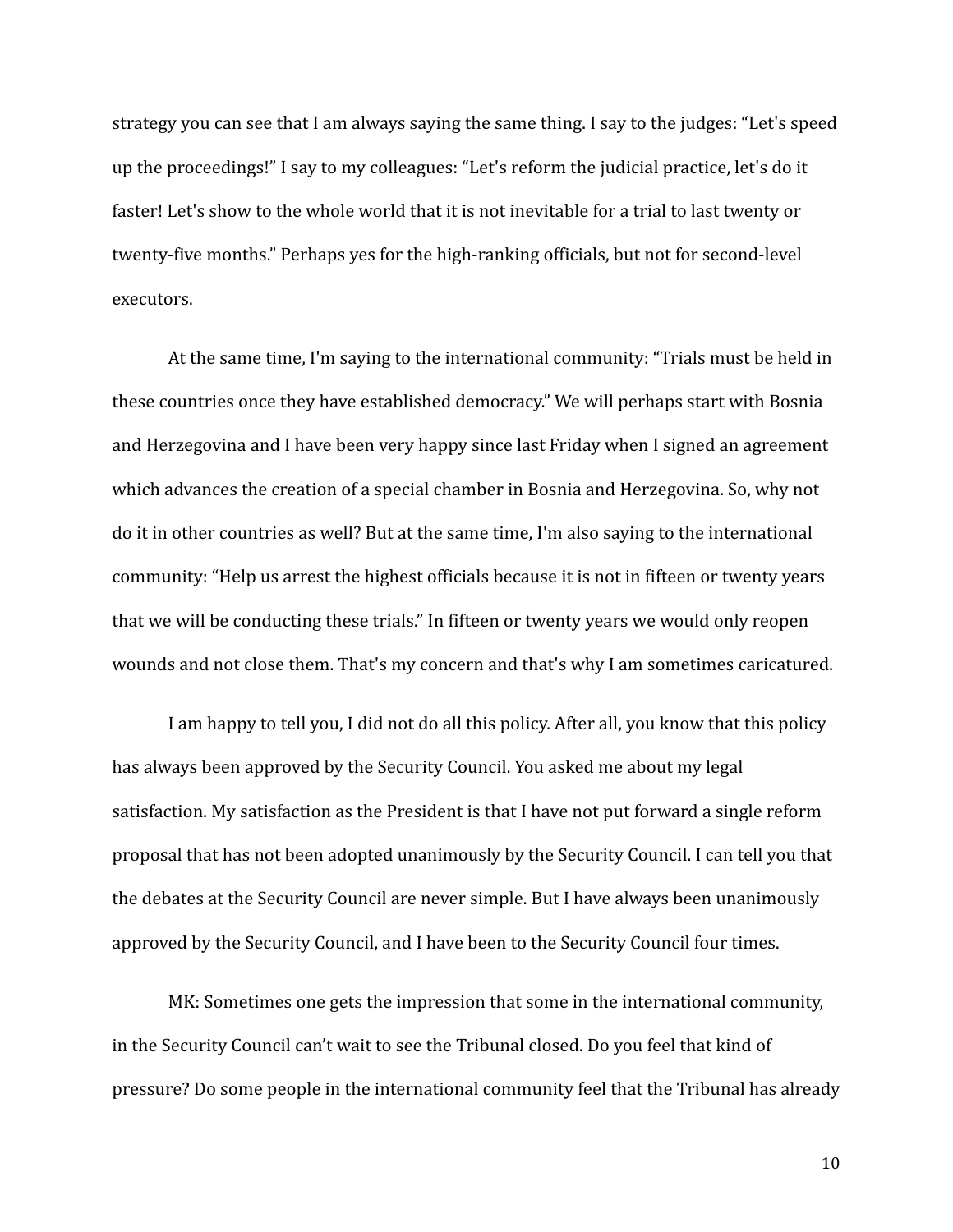surpassed its role?

CJ: No, I don't think so. To close the Tribunal? I don't think so. On the other hand, one does feel certain impatience in the international community, and this is legitimate. Why? You remember the chronology of events; I was elected President in November 1999. As early as January 2000, I proposed a plan to my colleagues and I went on to present it in April 2000, and then I got the Security Council resolution in November 2000.

Well, I understand a certain impatience on the part of the international community because it is saying what I have just told you, it is saying that the Tribunal must accomplish the mission entrusted to it. And this brings us back to the different missions of an international criminal tribunal. These missions are the following: we must first bring to trial, judge the high-ranking officials in order to prevent recidivism. This is the first mission. Then, we must bring justice to the victims, and we must also work so that History, with a capital "H", is not repeated. These are the major missions of an international tribunal. So, when we look at these missions, we see that we have not succeeded in everything, we have not prevented recidivism, for example. But we have been able to judge cases, to make the Tribunal work. However, to make the Tribunal work does not mean to make it work indefinitely. It is an ad hoc tribunal, not a permanent international criminal court. So, gradually, the countries which achieve democracy must make their judicial institutions work. However, they can't always do it. I have just been to Bosnia and Herzegovina and I know very well that we cannot, in the current state of affairs, entrust the cases to Republika Srpska or even to the Croat-Muslim Federation. It's sad, but we really can't, and therefore we mustn't. That's why I think a lot about this special court, this special chamber. You will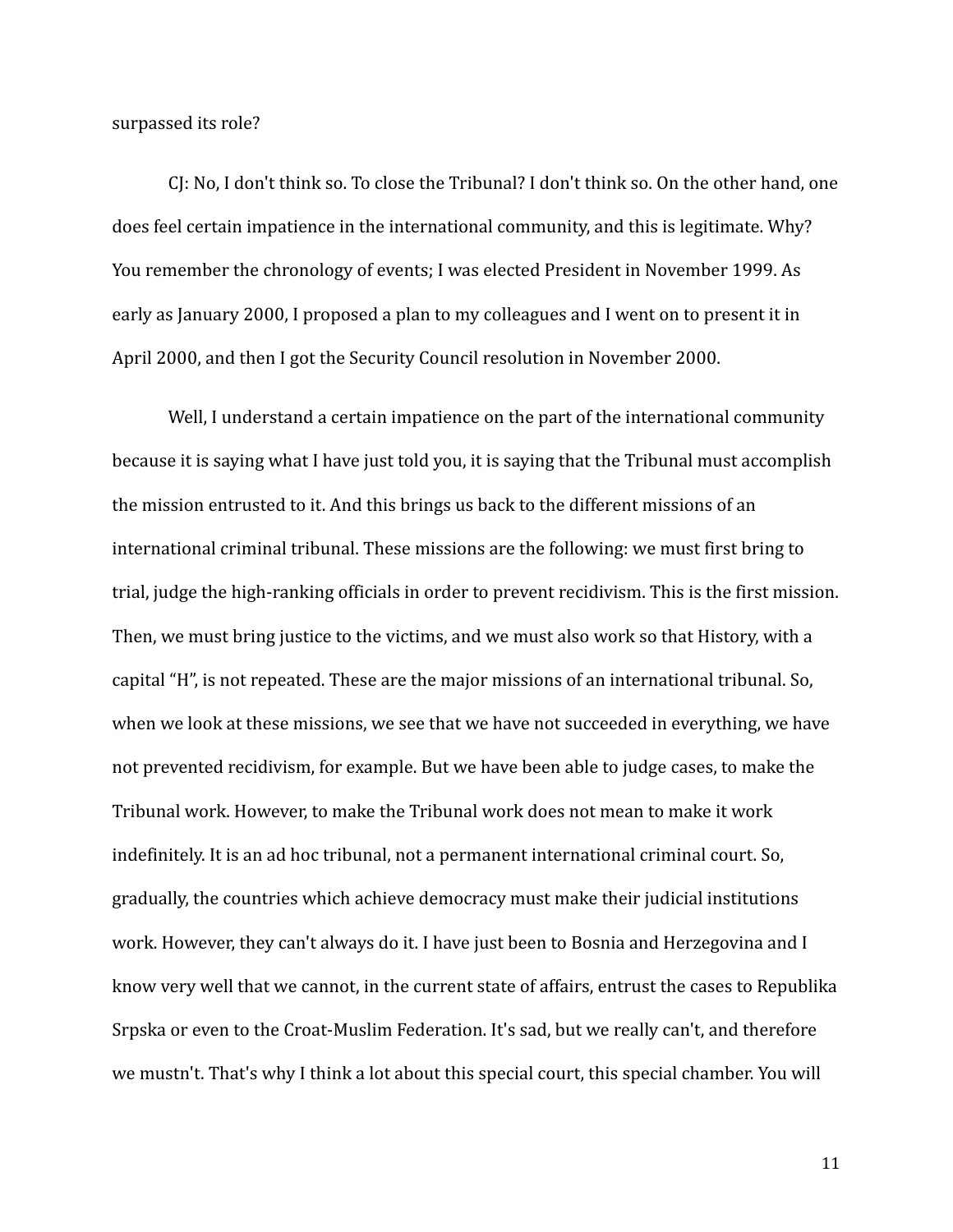notice that this special chamber will be a national court with international elements, and we will gradually pass the baton on to them.

I believe that the judicial function is a function of sovereignty. When a state accedes to sovereignty, it must have its judicial function. On the other hand, we must not allow what we could call a parody of justice. We must do justice to the victims, to the many victims, to the thousands of victims, there are thousands of potential criminals and tens of thousands of victims. So, the Tribunal must exist until we have accomplished our mission. Simply, our responsibility is to accomplish our mission regarding the officials who must be tried here, and also help the local courts to fulfill their duty of justice.

MK: You mentioned in recent years, when you talked about your reforms and your strategy, that all first-instance proceedings could be completed by 2008. Do you still think that is realistic? Particularly bearing in mind that not all indictments have been filed yet.

CJ: I think that if the Prosecutor's investigations are completed in 2004, we can assume that the first-instance trials could end in 2008, 2010. I'll present this in terms of mandates: 1993-1997, 1997-2001, 2001-2005, 2005-2009. I think that the fourth term could see the end of first-instance trials. We would need a fifth term to finish some complicated court cases, the ones concerning a few high officials, and then at that point, all the forces of the Tribunal, all the judges, both ad-litem and first instance, should be used to recompose the Appeals sections, we will need to amend the statute for that, and then we could try to finish it up. Obviously, one of the fundamental conditions are arrests, arrests must be made as quickly as possible, I have always said that. In all my speeches to the Security Council, I said: "Yes, we can finish within this time frame, but on condition that the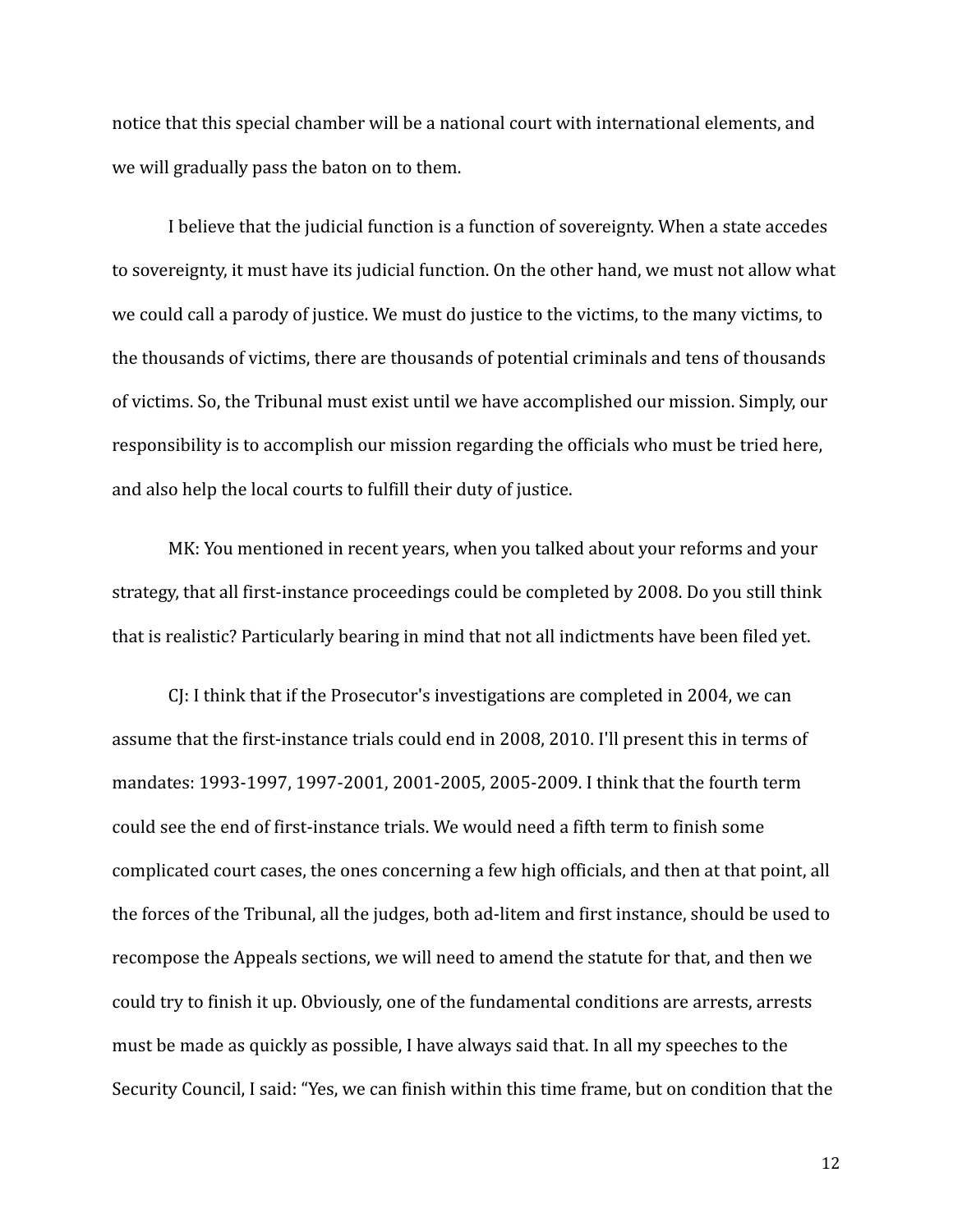fugitives are arrested as quickly as possible." If Mr. Karadzic is arrested on 15 December 2008, say, he will not be tried by 31 December 2008, that's for sure. So, there is an obligation of the international community.

MK: Let us talk now a little about the criticism of the Tribunal, which primarily comes from the countries of the former Yugoslavia, but also has some supporters in the international community. One is that the Tribunal is biased, that it is politicized, and you yourself have mentioned political interference. The Tribunal is said to be an American institution. How do you, as a Frenchman, feel at the head of an American institution?

CJ: No, it is not an American institution, we had the support of the United States, but I'll remind you that we have had the support of many other countries. And I would like to say again that I have had the unanimous support of the Security Council since 1999, and my predecessors also always had the support of the Security Council. I would also like to say that the Security Council is not always as united as it is believed, but as regards the Tribunal it has always been united, I actually enjoy the support of all the permanent members. So, it is not true that the Tribunal is an American institution. May I also remind you that, as regards the arrests, we need other countries which are responsible for certain sectors in Bosnia and Herzegovina and other western countries.

I'll tell you, the states in the region are critical of the Tribunal, it's true, but they haven't shown us that they can conduct trials themselves. I have been to Bosnia and Herzegovina and found that the courts of Republika Srpska and of the Croat-Muslim Federation were not able to conduct trials. I mean, I say this all the more from a professional viewpoint, because when I went to Bosnia and Herzegovina in June 2002, I met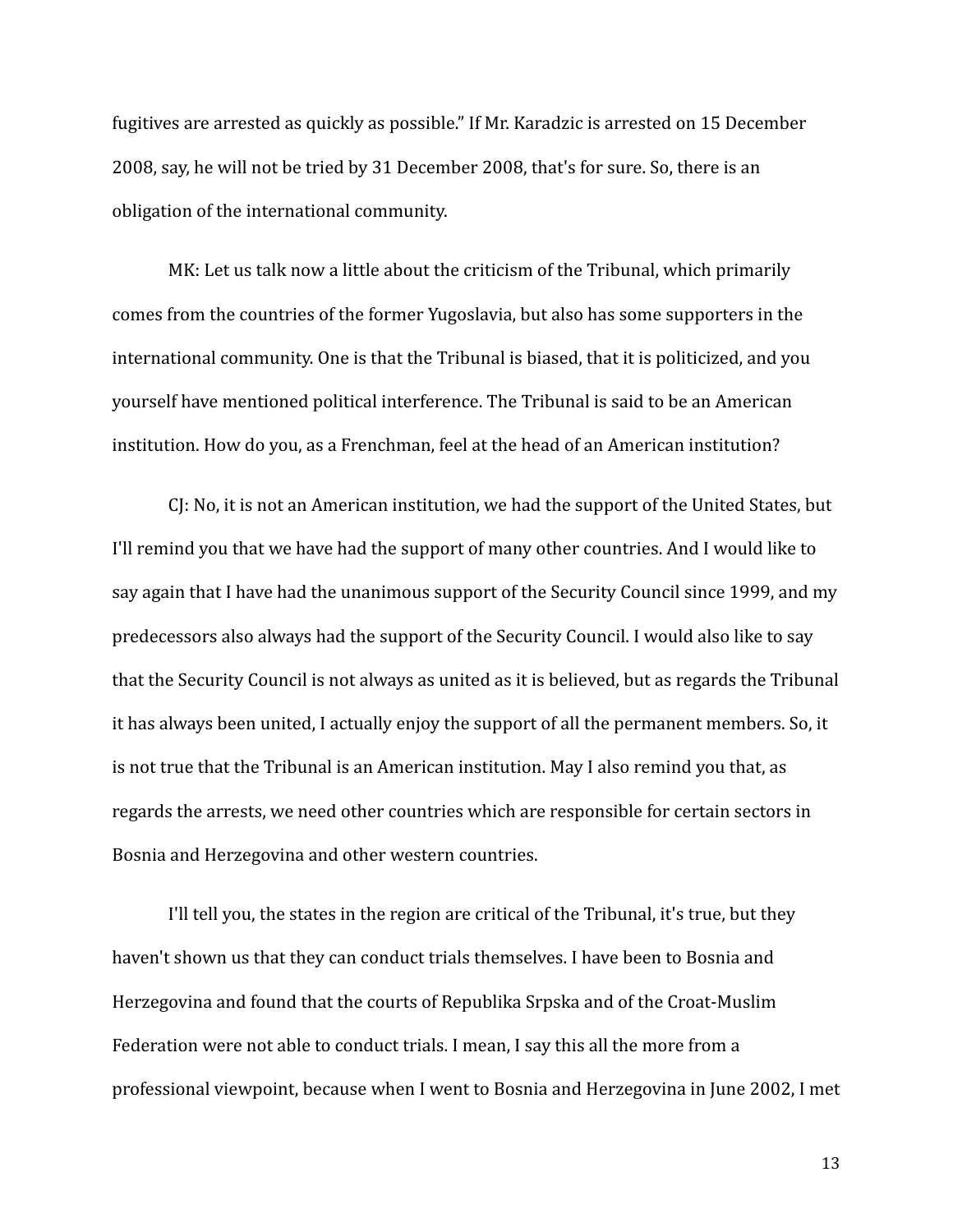all the judges and all the prosecutors, and I was able to see that we could not entrust Republika Srpska with conducting war crimes cases. They're all willing to do it, but only as long as they bring to trial the opposing party.

And as regards Croatia or the Federal Republic of Yugoslavia, these criticisms do not seem justified to me. Croatia cooperates irregularly, sometimes it does cooperate, sometimes less. As for Serbia and Montenegro, which was the Federal Republic of Yugoslavia until recently, you know that it is the last country that should complain about the work of the Tribunal because so far, they have not shown that they have the capacity to conduct trials. At this point, I don't know how Mr. Milosevic would have been tried if he had been put on trial in Belgrade. I'm not sure it would have been in his best interest.

Therefore, the criticisms of the countries in that region do not seem, at present at least, to be totally justified. As for the criticisms from other countries, I would not go back to the criticisms concerning the slowness and the cost of the trials, on this level I do accept the criticisms. You know that I have always done everything possible to make the trials less expensive and shorter.

Political criticism, there can be none with regard to the judges. The judges come from legal systems, they are judges from five continents, and they are not involved with any party to the conflict, you know that. The only problem we may have is the judges who may belong to countries that have participated in peacekeeping operations or interposition forces. As far as I am concerned, it is well known that I have never hesitated to summon senior French officials as witnesses in the trials we were talking about earlier.

Now, can the Prosecutor be subjected to political criticism? I would say first that the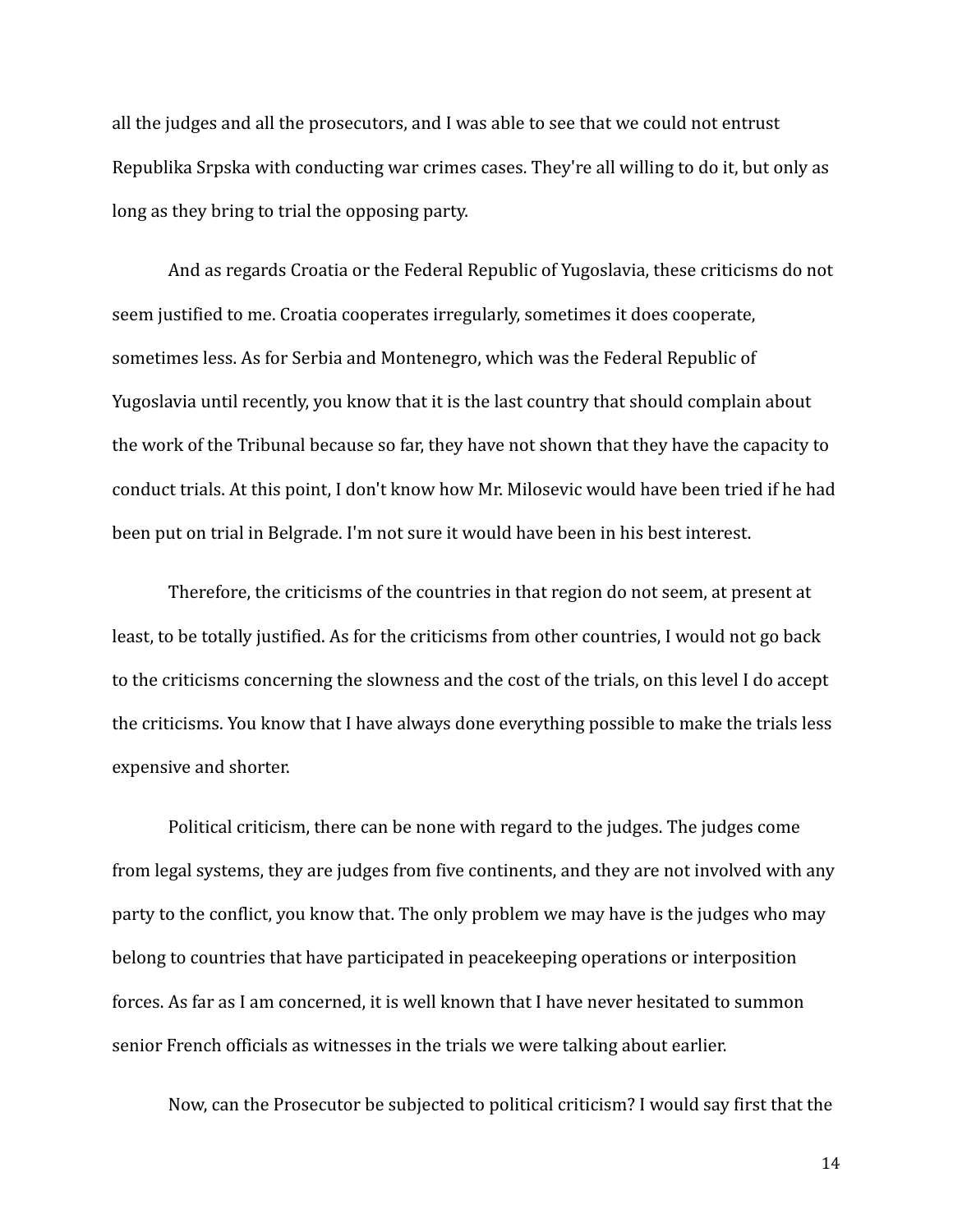Prosecutor is not a judge at all. The Prosecutor has options, she can choose the procedure, the criminal policy and she takes responsibility for that, of course. I underline that we have the accused from all sides and, as I once reminded Mr. Kostunica, as far as I know, the largest number of fugitives are still in the Federal Republic of Yugoslavia at the moment. The criticisms must be differentiated.

We are not an American or a Western tribunal, not at all. We are a tribunal that is made up of totally independent judges and I challenge anyone to go and review the decisions we have rendered and say whether our decisions have been political or not. We are a tribunal, I'm saying this for your viewers, which is able to condemn, to acquit, to release provisionally, it is a tribunal which judges according to great international standards. However, the Prosecutor is different from the judges.

MK: Are you distancing yourself from the Prosecutor in that way?

CJ: No, I'm not distancing myself from the Prosecutor. She has a mission that is different from mine. We have common policies; we have a common political strategy for the Tribunal. As the Security Council has asked her, she aims to prosecute the most senior officials, and that suits me totally. As for the rest, she drafts the indictments, she drafts them conscientiously, according to the information she has obtained and the progress of her investigations. I'd like to point out that all the indictments must be confirmed by a judge who does it conscientiously, and so far, the indictments have always been confirmed. They are not always confirmed as easily as it seems, there is a dialogue between the judge and the Prosecutor's Office which results in the confirmation by the judges. She has a job that is different from mine, she has her policy but this policy is still under public control, we can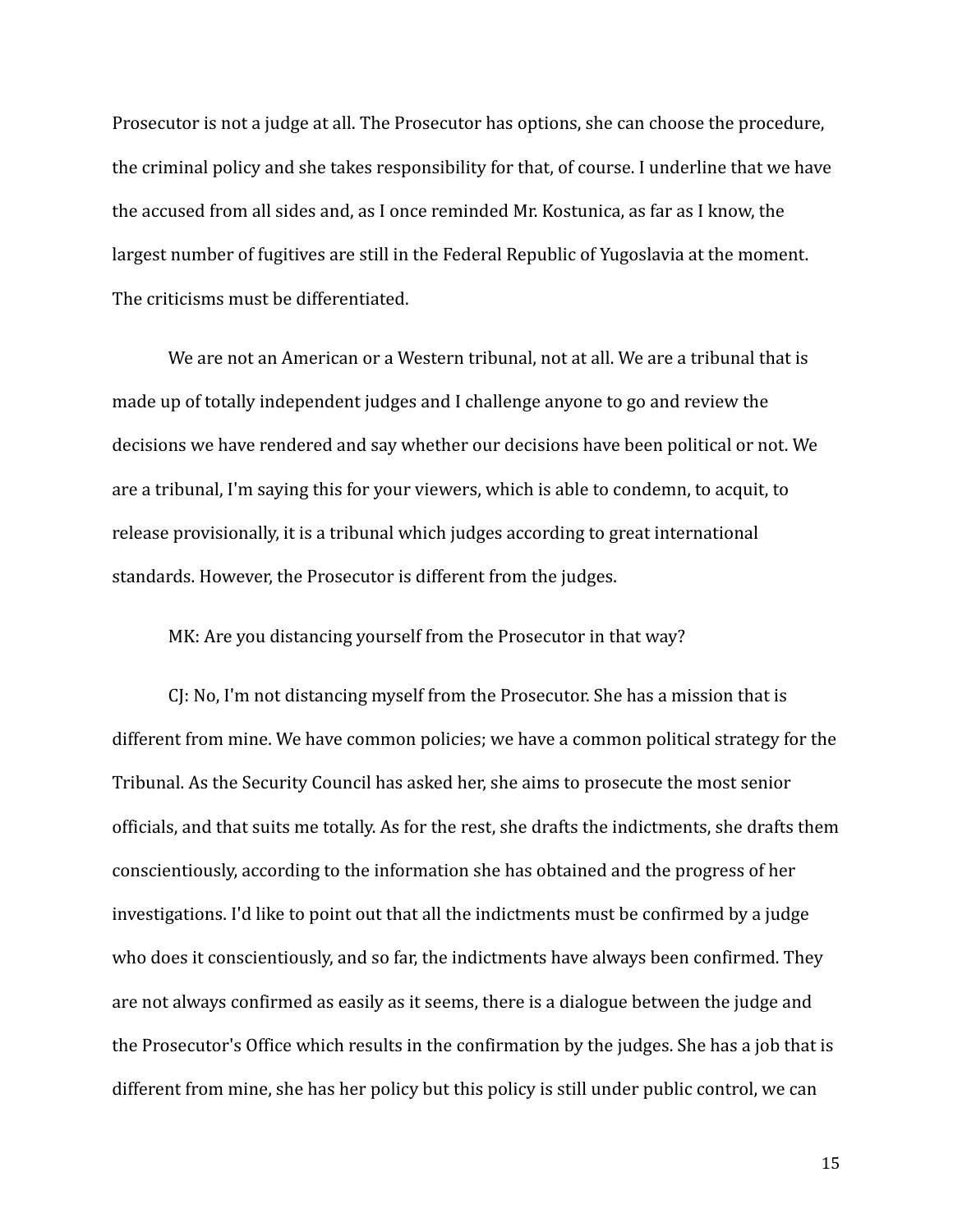see publicly what she is doing. You can look at the whole long list of indictments and you will see that the policy of various prosecutors has always been to aim at the highest officials. So, before the states start criticizing the Tribunal, I'd invite them to first also do their mea culpa: Have we always helped? Have we always helped the Prosecutor? Have we always helped the Tribunal? When we have answered these questions, we will see more clearly the relationship between politics and the Tribunal.

MK: My last question. You came to The Hague in January 1994 for a couple of weeks and stayed for more than nine years. You will remain for at least another three years in The Hague as a judge of the permanent International Criminal Court. What is the Tribunal's contribution to the creation of the International Criminal Court, and what experiences of this Tribunal will you try to transfer to the ICC? Which are the ones you will take care not to repeat?

CJ: That's a very good question, Mr. Klarin. I will answer it with great pleasure. I would like to help the International Criminal Court avoid the mistakes that we made here at the beginning due to inexperience. First, a hesitant penal policy, that is to say, penal policies which are not clearly defined towards the high officials. I believe that international justice, justice for the victims of the most serious crimes committed against the human race, must above all deal with the planners, the architects of ethnic cleansing or genocide. It doesn't depend on me, of course, but I think I will repeat it everywhere if I am asked. Then I believe that simpler, more readable, more transparent procedures are needed because justice, in general, is intended to be exemplary. You punish a thief to prevent him from stealing again, but this is even more important in international justice. If you want to prevent the greatest